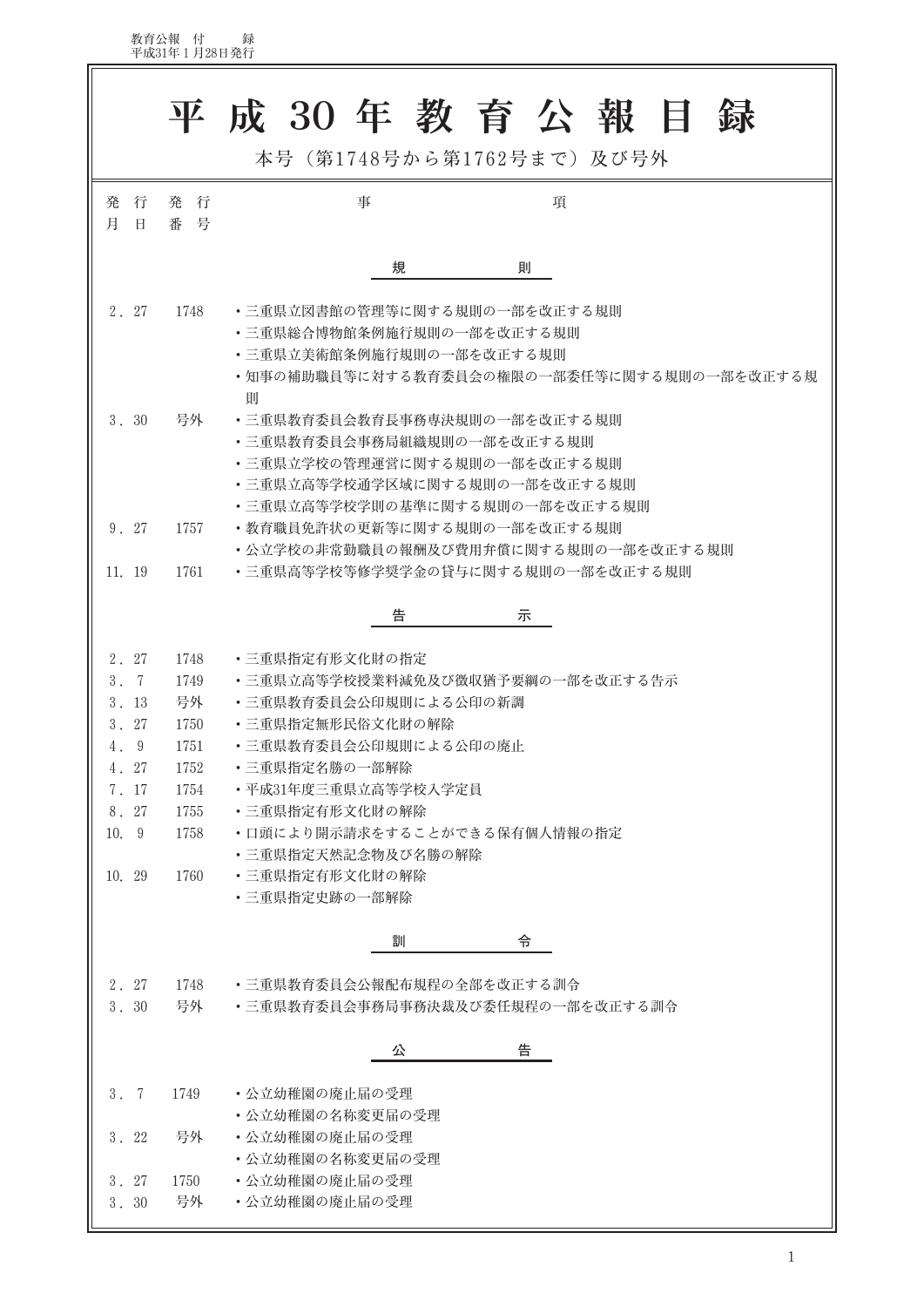教育公報 付 録<br>平成31年1月28日発行

| 4. 27<br>5.9<br>5.28<br>10. 9<br>11. 19                                       | 1752<br>号外<br>1753<br>1758<br>1761 | ・公立学校の廃止届の受理<br>• 公立学校の設置届の受理<br>•平成31年度三重県立四日市工業高等学校ものづくり創造専攻科入学者選抜実施要項<br>•平成31年度三重県公立学校教員採用選考試験の実施<br>•平成30年度教科書展示会の開催<br>• 平成31年度三重県立高等学校全日制 • 定時制課程入学者選抜実施要項<br>• 平成31年度三重県立高等学校通信制課程入学者選抜実施要項<br>• 平成31年度三重県立高等学校秋期入学者選抜実施要項<br>・平成31年度三重県立水産高等学校漁業専攻科及び機関専攻科入学者選抜実施要項<br>・三重県教育委員会表彰規則の規定による表彰者<br>・平成31年度三重県立学校実習助手採用選考試験の実施 |  |  |  |  |  |
|-------------------------------------------------------------------------------|------------------------------------|--------------------------------------------------------------------------------------------------------------------------------------------------------------------------------------------------------------------------------------------------------------------------------------------------------------------------------------|--|--|--|--|--|
| 11. 27<br>・平成31年度三重県立四日市工業高等学校ものづくり創造専攻科入学者選抜実施要項<br>1762<br>異<br>動<br>人<br>事 |                                    |                                                                                                                                                                                                                                                                                                                                      |  |  |  |  |  |
|                                                                               |                                    |                                                                                                                                                                                                                                                                                                                                      |  |  |  |  |  |
| 4. 9                                                                          | 1751                               | • 三重県教育改革推進会議委員の任命について                                                                                                                                                                                                                                                                                                               |  |  |  |  |  |
| 4. 27                                                                         | 1752                               | ・三重県地方産業教育審議会委員の異動について                                                                                                                                                                                                                                                                                                               |  |  |  |  |  |
|                                                                               |                                    | • 三重県総合博物館協議会委員の任命について                                                                                                                                                                                                                                                                                                               |  |  |  |  |  |
| 5. 28                                                                         | 1753                               | • 三重県地方産業教育審議会委員の異動について                                                                                                                                                                                                                                                                                                              |  |  |  |  |  |
|                                                                               |                                    | ・三重県社会教育委員の委嘱について                                                                                                                                                                                                                                                                                                                    |  |  |  |  |  |
| 7.17                                                                          | 1754                               | • 三重県立美術館協議会委員の任命について                                                                                                                                                                                                                                                                                                                |  |  |  |  |  |
| 8. 27<br>9.18                                                                 | 1755<br>1756                       | ・三重県立図書館協議会委員の任命について<br>• 三重県文化財保護審議会委員の任命について                                                                                                                                                                                                                                                                                       |  |  |  |  |  |
|                                                                               |                                    |                                                                                                                                                                                                                                                                                                                                      |  |  |  |  |  |
| お<br>知<br>ら<br>せ                                                              |                                    |                                                                                                                                                                                                                                                                                                                                      |  |  |  |  |  |
| 1. 23                                                                         | 号外                                 | ・一般競争入札について                                                                                                                                                                                                                                                                                                                          |  |  |  |  |  |
| 2. 16                                                                         | 号外                                 | ・一般競争入札について                                                                                                                                                                                                                                                                                                                          |  |  |  |  |  |
| 3.22                                                                          | 号外                                 | ・三重県いじめ防止条例                                                                                                                                                                                                                                                                                                                          |  |  |  |  |  |
|                                                                               |                                    | ・知事及び副知事の給与及び旅費に関する条例等の一部を改正する条例                                                                                                                                                                                                                                                                                                     |  |  |  |  |  |
|                                                                               |                                    | ・知事等の給与の特例に関する条例の一部を改正する条例                                                                                                                                                                                                                                                                                                           |  |  |  |  |  |
|                                                                               |                                    | • 公立学校職員定数条例の一部を改正する条例                                                                                                                                                                                                                                                                                                               |  |  |  |  |  |
|                                                                               |                                    | ・公立学校職員の給与に関する条例の一部を改正する条例                                                                                                                                                                                                                                                                                                           |  |  |  |  |  |
|                                                                               |                                    | ・公立学校職員の退職手当に関する条例等の一部を改正する条例<br>• 三重県立高等学校条例の一部を改正する条例                                                                                                                                                                                                                                                                              |  |  |  |  |  |
| 3.27                                                                          | 1750                               |                                                                                                                                                                                                                                                                                                                                      |  |  |  |  |  |
|                                                                               |                                    | • 公立学校職員の特殊勤務手当に関する規則の一部を改正する規則<br>・公立学校職員の扶養親族の認定に関する規則の一部を改正する規則                                                                                                                                                                                                                                                                   |  |  |  |  |  |
|                                                                               |                                    | ・公立学校職員の給料および手当の支給に関する規則の一部を改正する規則                                                                                                                                                                                                                                                                                                   |  |  |  |  |  |
|                                                                               |                                    | ・公立学校職員の期末手当及び勤勉手当に関する規則の一部を改正する規則                                                                                                                                                                                                                                                                                                   |  |  |  |  |  |
|                                                                               |                                    | ・教育関係事業補助金等交付要綱の一部を改正する告示                                                                                                                                                                                                                                                                                                            |  |  |  |  |  |
| 4. 13                                                                         | 号外                                 | ・一般競争入札について                                                                                                                                                                                                                                                                                                                          |  |  |  |  |  |
| 5. 18                                                                         | 号外                                 | ・一般競争入札の落札者の決定について                                                                                                                                                                                                                                                                                                                   |  |  |  |  |  |
| 5. 29                                                                         | 号外                                 | ・一般競争入札について                                                                                                                                                                                                                                                                                                                          |  |  |  |  |  |
| 6.29                                                                          | 号外                                 | ・公立学校職員の退職手当に関する条例の一部を改正する条例                                                                                                                                                                                                                                                                                                         |  |  |  |  |  |
| 7.17                                                                          | 1754                               | ・一般競争入札の落札者の決定について                                                                                                                                                                                                                                                                                                                   |  |  |  |  |  |
| 9.18                                                                          | 1756                               | ・一般競争入札の落札者なしの決定について                                                                                                                                                                                                                                                                                                                 |  |  |  |  |  |
|                                                                               |                                    | ・随意契約の相手方の決定について                                                                                                                                                                                                                                                                                                                     |  |  |  |  |  |
| 9.28                                                                          | 号外                                 | ・随意契約の相手方の決定について                                                                                                                                                                                                                                                                                                                     |  |  |  |  |  |
| 10. 17                                                                        | 1759                               | ・職員等の旅費に関する条例及び知事及び副知事の給与及び旅費に関する条例の一部を改正す                                                                                                                                                                                                                                                                                           |  |  |  |  |  |
|                                                                               |                                    | る条例                                                                                                                                                                                                                                                                                                                                  |  |  |  |  |  |
| 12. 21                                                                        | 号外                                 | • 知事及び副知事の給与及び旅費に関する条例等の一部を改正する条例                                                                                                                                                                                                                                                                                                    |  |  |  |  |  |
| ・知事等の給与の特例に関する条例の一部を改正する条例                                                    |                                    |                                                                                                                                                                                                                                                                                                                                      |  |  |  |  |  |

 $\overline{\mathbf{u}}$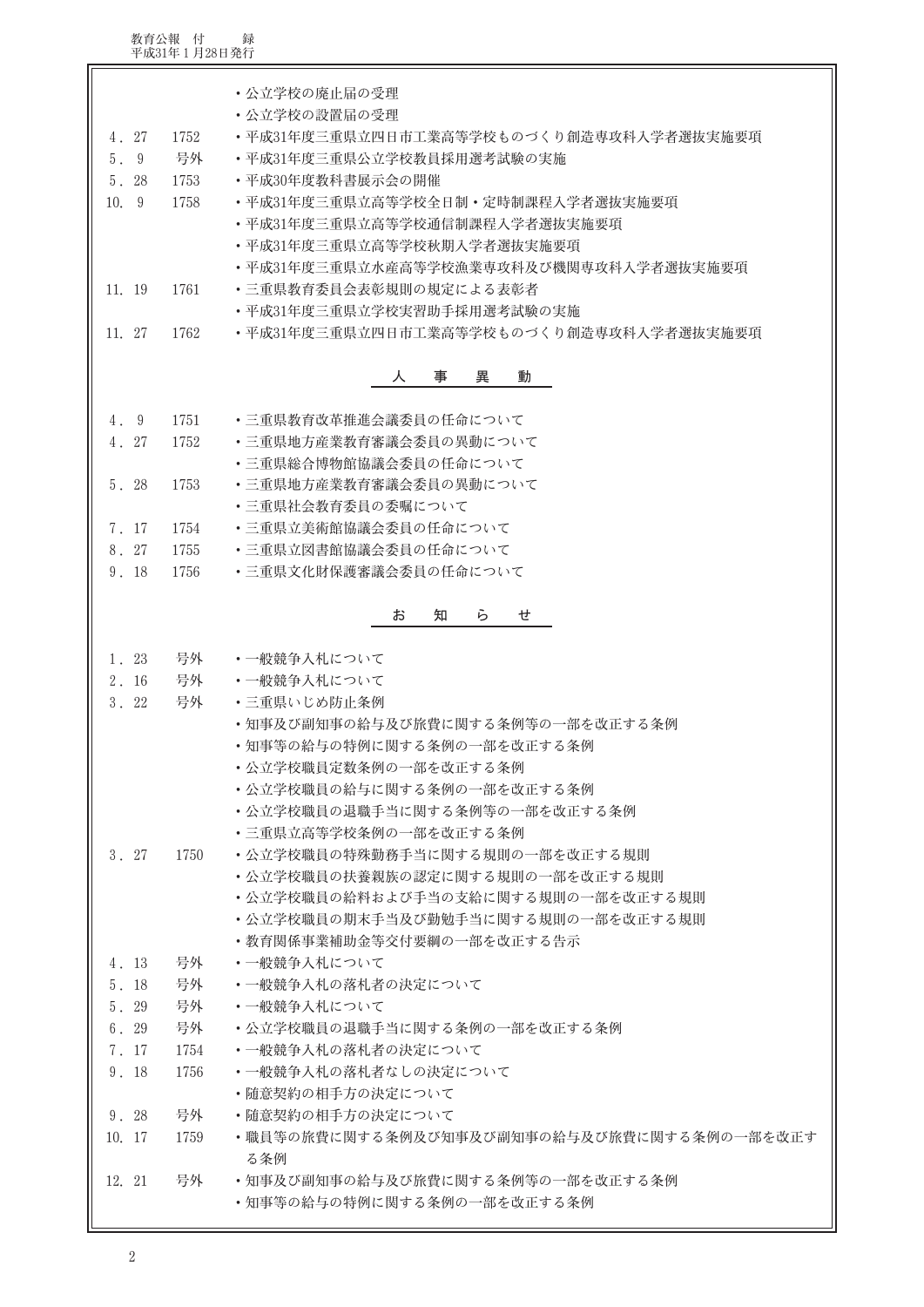教育公報 付 録<br>平成31年1月28日発行

• 公立学校職員の給料および手当の支給に関する規則の一部を改正する規則

• 公立学校職員の期末手当及び勤勉手当に関する規則の一部を改正する規則

## 誤  $\mathbb{E}$  and  $\mathbb{E}$

- 10. 17 1759 •平成28年12月26日付け教育公報号外
	- 平成29年3月28日付け教育公報号外
- 10. 29 •平成29年5月30日付け教育公報号外 1760